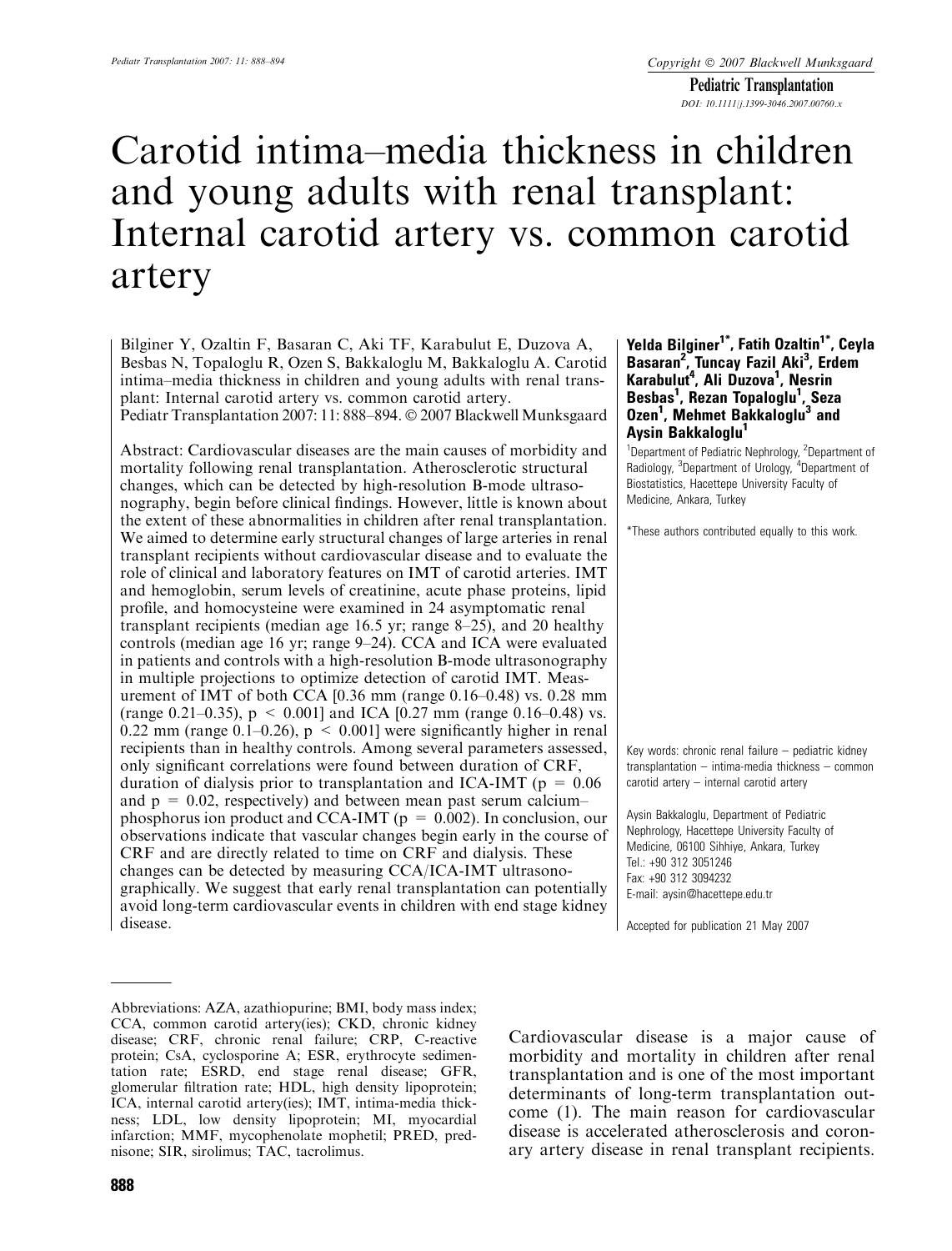Atherosclerotic changes begin before clinical findings, which can be detected by high-resolution B-mode ultrasonography, an easy, noninvasive, and reliable method (2). Measurement of carotid artery IMT by ultrasound is now widely used as a marker for early carotid atherosclerosis. It has been previously reported that an increased IMT in the general population correlates with an increased risk of angina, MI, aneurysm, and peripheral vascular disease (3) and that each 0.1 mm increment in IMT lead to an 11% risk increase in MI (4). The CCA is frequently used for this purpose. However, data on cardiovascular risk associated with ICA-IMT are very limited. It has been proposed that IMT measurement from ICA may detect early atherostructural changes and may be a better estimate of early atherosclerosis than measurement from the CCA (5). This has been supported by data from the Cardiovascular Health Study in which the associations of ICA-IMT with MI and stroke have been found as strong as those for CCA-IMT (5, 6). By contrast, in a recent study, it has been shown that measurement of IMT in ICA, CCA and carotid bifurcation has the same ability to predict future MI (7).

In the present study, we aimed (i) to determine early structural changes of large arteries in renal transplant recipients without clinical evidence of cardiovascular disease, (ii) to evaluate whether clinical and laboratory parameters have any impact on IMT of carotid arteries, and (iii) to determine which site (CCA vs. ICA) is clinically relevant for detecting early atherosclerotic changes.

#### Patients and methods

#### Patients

Twenty-four renal transplant recipients (14 males, 10 females; aged 8–25 yr) who have currently been followed up at Department of Pediatric Nephrology, Hacettepe University Faculty of Medicine, were enrolled into the study. Twenty (10 males, 10 females; aged 9–24) healthy normotensive children served as controls.

Any myocardial disease including left ventricular hypertrophy was excluded by echocardiography. All patients had stable graft function for more than one yr with a GFR of  $\geq$ 75 mL/min/1.73 m<sup>2</sup>, which was estimated by the Schwartz formula. Exclusion criteria from the study were any clinically overt inflammatory or infectious disease, acute graft rejection, and any clinically severe co-morbid condition. Underlying diseases were structural diseases  $(n = 11)$ , glomerulonephritis ( $n = 8$ ) and others ( $n = 5$ ). Dialysis modalities employed before transplantation were continuous ambulatory peritoneal dialysis  $(n = 11)$  and hemodialysis ( $n = 8$ ). Pre-emptive kidney transplantation was performed in six patients.

All patients received triple immunosuppressive regimen consisted the combination of: TAC, CsA, AZA, MMF, SIR, and PRED as follows:  $TAC + AZA/MMF + PRED$  $(n = 15)$ , CsA + AZA/MMF + PRED  $(n = 7)$ , SIR +  $AZA/MMF + PRED (n = 2)$ .

The study was approved by the local Ethical Committee. Informed consent/assent of the parents and/or the patients was obtained.

Demographic and clinical information was obtained on the day of carotid IMT measurement.

Body weight (kg) and height (m) were determined, and BMI  $(kg/m<sup>2</sup>)$  was calculated.

Blood pressure measurements were based on three independent readings using a digital blood pressure monitor after the subjects rested in the seated position at least 10 min. The subjects' right or left arms (depending on the presence of a dialysis fistula) were used to obtain blood pressure measurements. The cuff sizes selected were based on the fourth report on diagnosis, evaluation, and treatment of high blood pressure in children and adolescents (8). Z-scores for both systolic and diastolic blood pressures of each patient were calculated as described elsewhere (8).

After an overnight fast, blood samples for hematocrit, serum creatinine, calcium, phosphorus, lipid profile, homocysteine, high-sensitivity CRP, and ESR were drawn from each patient. For each patient, all hospital records from the beginning of CKD stage-2 were reviewed to assess the patient cumulative exposure to cardiovascular risk factors associated with CKD, which include serum calcium, phosphorus, intact parathyroid hormone levels, phosphate binders, calcitriol, and antihypertensive medication used prior to transplantation.

#### IMT measurement

The carotid arteries were evaluated in all patients and control subjects, with a high-resolution B-mode ultrasonography (Antares, Erlangen, Siemens) using a 13.5-MHz multidimensional linear transducer in multiple projections to optimize detection of carotid IMT. The ultrasonographic examination was performed by an experienced radiologist who was blinded to the study groups. The ultrasonographic scanning was performed with the subject in the supine position, examining the CCA and ICA bilaterally in every subject. The carotid arteries were explored with longitudinal and transverse scans (Figs. 1 and 2). The transducer was



Fig. 1. Longitudinal scan of the right CCA by B-mode ultrasonography.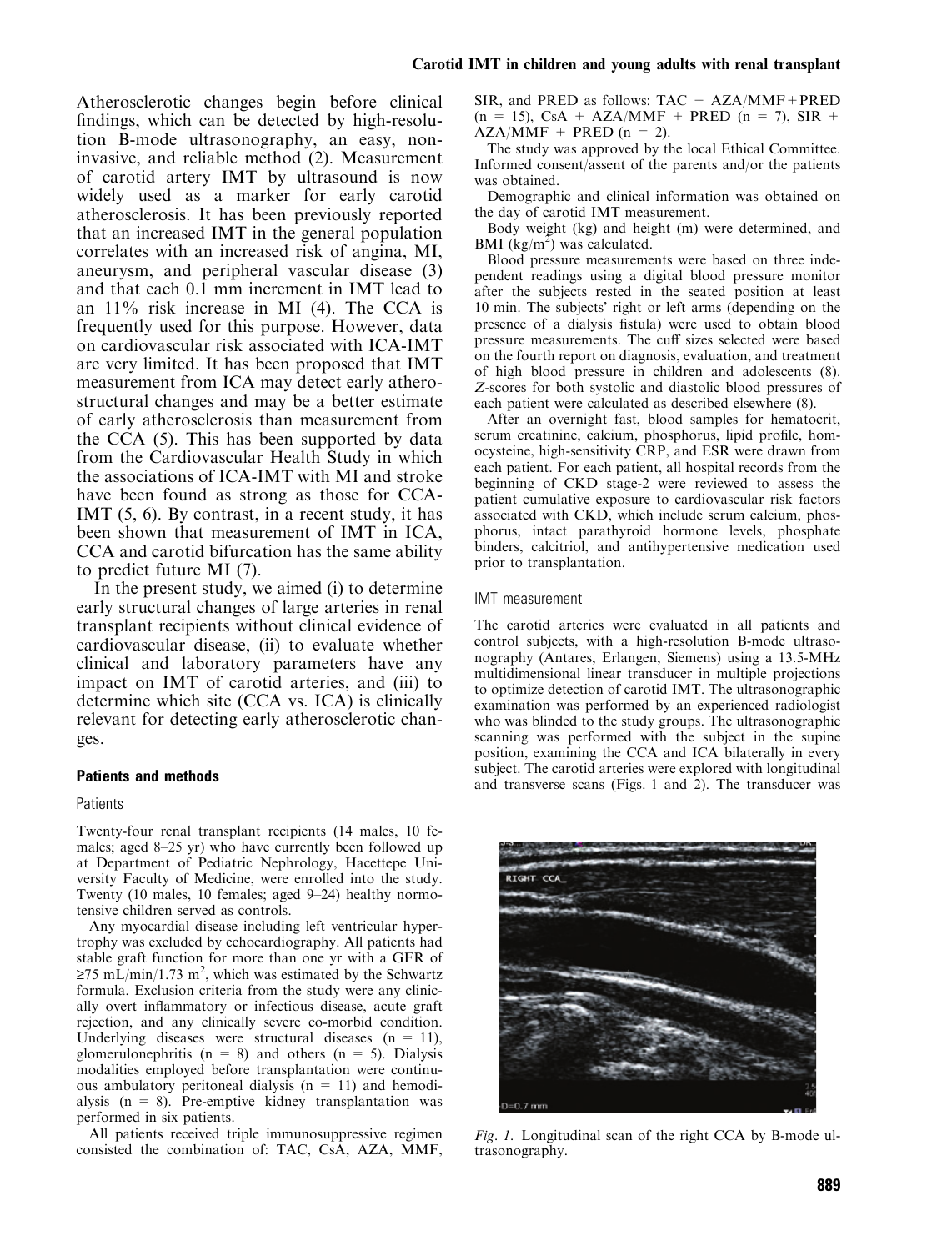

Fig. 2. Transverse scan of the right CCA by B-mode ultrasonography; right CCA demonstrating increased wall thickness.

manipulated so that the near and far walls of the CCA and ICA became parallel to the transducer footprint, and the lumen diameter was maximized in the longitudinal plane. A region 10-mm proximal to the carotid bifurcation for CCA and a region 10-mm distal to the carotid bifurcation for ICA were identified, and the IMT of the far wall was evaluated as the distance between the lumen–intima interface and the media–adventitia interface (Fig. 2). The IMT measurement was obtained from both sites. The average of the four measurements for CCA and ICA each were used for analyses. All measurements were made manually on still images obtained during the sonographic scanning (Fig. 2). The coefficients of variation of the measurements were less than  $3\%$ .

## Statistical analysis

The results were analyzed using the spss version 11.0 (SPSS, Inc., Chicago, IL, USA) and were expressed as median (minimum–maximum) for data not showing normal distribution and as mean  $\pm$  s.d. for data showing normal distribution. Parameters with non-normal distribution were compared using the Mann–Whitney U-test. Correlation analysis was carried out by the Spearman non-parametric correlation analysis. Variables that showed significant association in the univariate analysis, were included in a stepwise multiple linear regression analysis to identify independent predictors of IMT.  $p < 0.05$  was considered statistically significant.

## **Results**

## Clinical characteristics

The baseline characteristics of the study population are presented in Table 1. Whereas the groups were comparable in terms of age, gender, and BMI, patients had significantly shorter stature, higher diastolic blood pressure, higher fasting cholesterol, homocysteine, ESR, and CRP levels when compared with those in healthy controls (Table 1).

Eight patients received kidneys from deceased donors and 16 from living donors. All of the

Table 1. Clinical characteristics of the renal transplant recipients and controls

| Variable                                   | Renal recipients<br>$(n = 24)$ | Control group<br>$(n = 20)$ | р                 |
|--------------------------------------------|--------------------------------|-----------------------------|-------------------|
|                                            |                                |                             |                   |
| Age (yr)†<br>Sex (F/M)                     | $16.29 + 4.44$<br>10/14        | $15.7 \pm 1.45$<br>10/10    | 0.42<br><b>ND</b> |
| BMI (kg/m <sup>2</sup> )†                  | $21.24 \pm 3.10$               | $20.52 \pm 2.43$            | 0.65              |
| Height†                                    | $153.2 \pm 16.3$               | $158.4 \pm 13$              | 0.23              |
| Height Z-score+                            | $-1.02 \pm 0.64$               | $-0.3 \pm 0.4$              | $< 0.001*$        |
| Systolic BP (mmHq)                         | $118.95 \pm 6.66$              | $115.5 + 7.8$               | ND.               |
| Systolic BP (Z-score)                      | $0.9891 \pm 0.64$              | $0.6149 \pm 0.80$           | 0.093             |
| Diastolic BP (mmHq)                        | $75.33 \pm 4.86$               | $69.25 \pm 4.66$            | <b>ND</b>         |
| Diastolic BP (Z-score)                     | $1.0032 \pm 0.48$              | $0.4323 \pm 0.33$           | $< 0.0001*$       |
| ESR (mm/h)                                 | $18.66 \pm 13.58$              | $8.45 \pm 4$                | $0.001*$          |
| CRP (mg/dL)                                | $0.52 + 0.17$                  | $0.38 \pm 0$                | $0.002*$          |
| Fibrinogen (mg/dL)                         | $312.54 \pm 88.22$             | $284.65 \pm 30.31$          | 0.185             |
| Cholesterol (mg/dL)                        | $158.87 \pm 44.97$             | $117.7 \pm 14.12$           | $0.001*$          |
| Triglycerides (mg/dL)                      | $117.33 \pm 75.08$             | $94.41 \pm 17.15$           | 0.189             |
| LDL (mg/dL)                                | $81.51 \pm 34.45$              | $65.51 \pm 14.29$           | 0.059             |
| HDL (mg/dL)                                | $53.29 \pm 17.94$              | $43.41 + 8.48$              | 0.029             |
| Homocysteine (µmol/L)                      | $14.17 \pm 4.31$               | $8.44 \pm 1.58$             | $< 0.001*$        |
| Serum creatinine                           | $0.87 \pm 0.29$                |                             |                   |
| Time in predialytic CKD<br>(month)±        | $17(6 - 60)$                   |                             |                   |
| Cumulative time on<br>dialysis (month):    | $6.5(0-84)$                    |                             |                   |
| Duration after                             | 27 (12-122)                    |                             |                   |
| transplantation (month):                   |                                |                             |                   |
| Cumulative P binder intake                 | $46.33 \pm 38.93$              |                             |                   |
| (q/kg)                                     |                                |                             |                   |
| Mean past $Ca \times P$ product<br>(mq/dL) | $56.10 \pm 5.7$                |                             |                   |

BP, blood pressure; Ca, calcium; CKD, chronic kidney disease; CRP, C-reactive protein; ESR, erytrocyte sedimentation rate; ND, not determined; P, phosphate.  $\dagger$ Data are given as mean  $\pm$  s.d.;  $\ddagger$ Data are given as median (minimummaximum).

 $*$ p-value < 0.05 is significant.

patients had their first transplantation. Twentytwo (92%) patients were being treated by chronic dialysis prior to transplant. The median time that had been spent in predialytic CKD period was 17 months (range 6–60) while the median duration on hemo- or peritoneal dialysis for ESRD was 6.5 months (range 1–84). Overall, the median duration from CKD (defined as  $GFR < 75 \text{ mL/min/m}^2$  including ESRD to renal transplantation was 36 months (range 8–96). Fourteen (58%) patients were on antihypertensive therapy.

## Laboratory parameters

IMT of both CCA [0.36 mm (range 0.16–0.48) vs. 0.28 mm (range 0.21–0.35),  $p \le 0.001$  and ICA [0.27 mm (range 0.16–0.48) vs. 0.22 mm (range 0.1–0.26),  $p \le 0.001$ ] were significantly higher in renal transplant recipients when compared with healthy controls (Figs. 3 and 4). ICA-IMT positively correlated with the duration of CRF including ESRD  $(r = 0.548; p = 0.06)$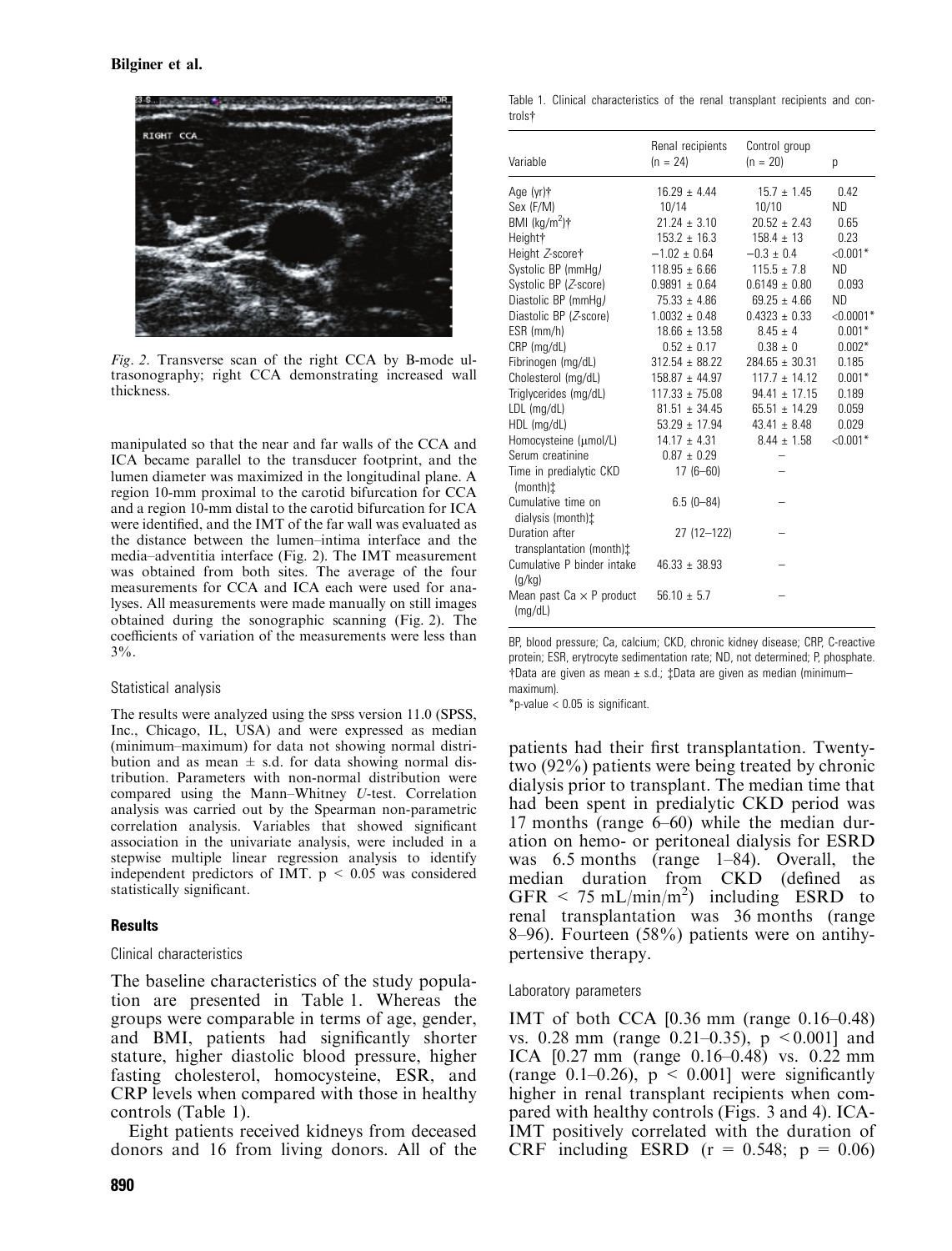

Fig. 3. CCA-IMT in the renal recipients and the controls.



Fig. 4. ICA-IMT in the renal recipients and the controls.

and with the duration of hemodialysis prior to transplantation ( $r = 0.591$ ;  $p = 0.02$ ) (Figs. 5) and 6). However, in the patient group, only CCA-IMT was positively correlated with the mean past serum calcium–phosphorus ion product ( $r = 0.59$ ,  $p = 0.002$ ) (Fig. 7). IMT values were comparable between subjects with deceased vs. live donor; hypertensive vs. normotensive patients; patients on antihypertensive medications vs. without; patients with structural disease vs. glomerulonephritis, and subjects on hemodialysis vs. peritoneal dialysis ( $p > 0.05$ ). No



Fig. 5. Relationship between the duration of hemodialysis and ICA-IMT.



Fig. 6. Relationship between the duration of CKD including ESRD and ICA-IMT.

correlation was found between IMT (both CCA and ICA) and mode of dialysis, cumulative dose of calcium-based phosphate binders, Z-scores of systolic and diastolic blood pressures, posttransplantation GFR, hematocrit, ESR, CRP, serum levels of homocysteine, calcium, phosphorus, and lipid profile.

A stepwise multiple linear regression analysis for CCA-IMT and ICA-IMT was performed separately using the following as independent variables: duration from ESRD to transplantation, ESR, serum phosphorus,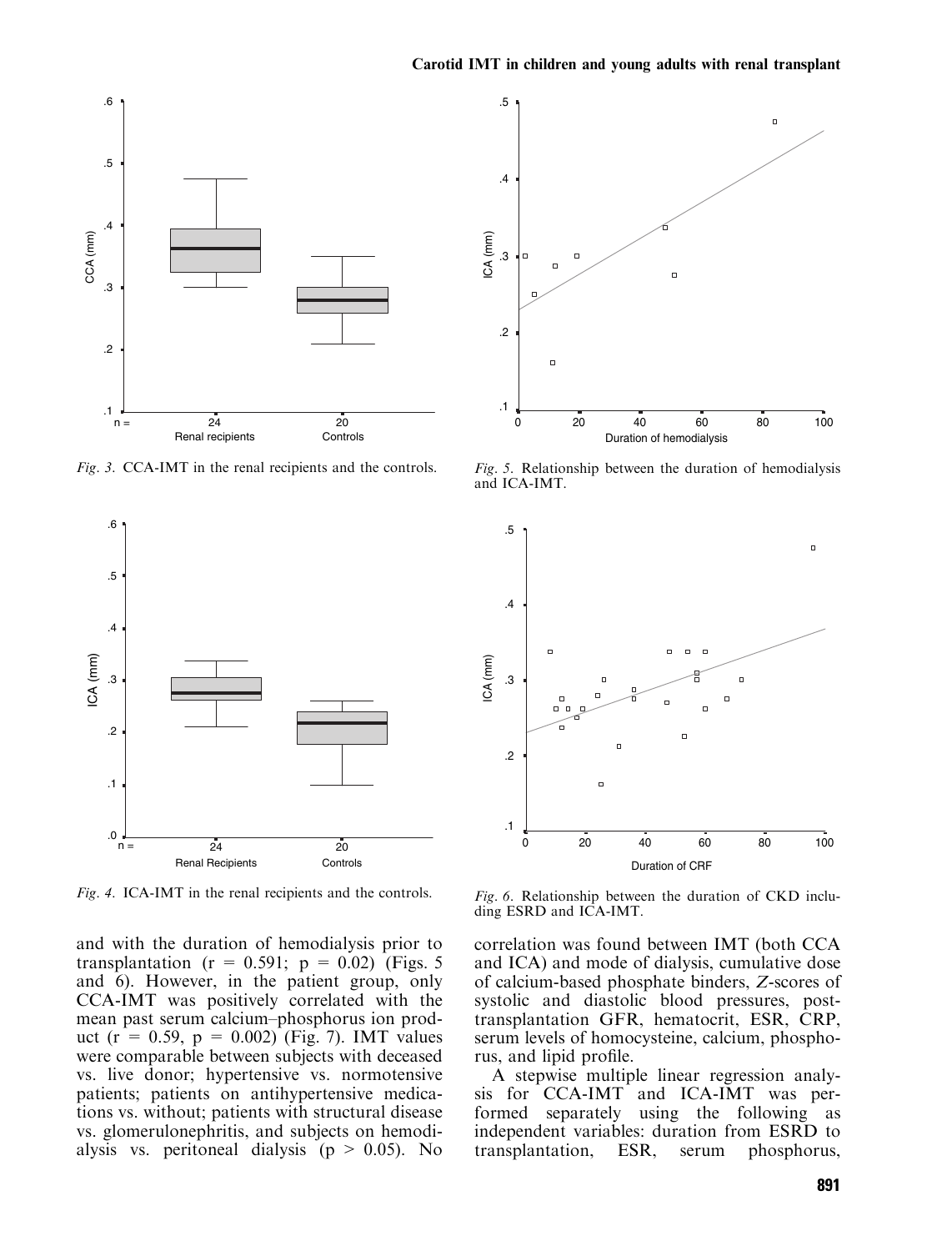

Fig. 7. Correlation of CCA-IMT with mean serum calcium–phosphorus ion product ( $Ca \times P$ ) before transplantation.

calcium, CRP, serum amyloid A, homocystein, LDL cholesterol, HDL cholesterol, intact parathyroid hormone, cumulative dose of calcium-based phosphate binders, and calcitriol used. This analysis identified serum phosphorus and duration from ESRD to transplantation for CCA-IMT ( $\beta$  coefficient = 0.065,  $t = 3.35$ ,  $p = 0.003$  and  $\beta$  coefficient = 0.001,  $t = 2.17$ ,  $p = 0.042$ , respectively) and cumulative dose of phosphate binder used during CKD period for ICA-IMT ( $\beta$  coefficient = 0.001,  $t = 3.77$ ,  $p = 0.001$ ) as significant independent risk factors.

As the IMT variable was not dichotomized, a multiple stepwise regression analysis was performed with greater statistical power to compare the increase in IMT in patients vs. healthy controls and was adjusted for one variable at a time. Z-scores of systolic and diastolic blood pressures, ESR, serum levels of CRP, homocystein, cholesterol, and HDL cholesterol, which were found significant in univariate analysis, were included as independent variables into this model. Increasing in IMT in both CCA  $(\beta)$ coefficient =  $-0.089$ ,  $t = -6.498$ ,  $p < 0.001$ ) and ICA ( $\beta$  coefficient = -0.095,  $t = -5.673$ ,  $p \leq 0.001$ ) was found to be statistically significant in the patients when compared with those in the healthy controls.

## **Discussion**

The present study demonstrates very important findings. Firstly, IMT, an early marker of atherosclerosis, in the carotid arteries could be found in the pediatric renal transplant recipients even in the asymptomatic period. Cardiovascular disease has been known to be a leading cause of mortality in the adult renal transplant population for decades (9). Recent studies have shown that cardiovascular morbidity, and even mortality, is also not rare among children and adolescents with ESRD and following renal transplantation, despite a much lower exposure to 'classical' risk factors for atherosclerosis, such as diabetes, smoking, and hyperlipidemia (10). In our study, we found significantly higher levels of serum cholesterol, CRP, homocysteine, and diastolic blood pressure in the renal transplant recipients than in the controls, all of which have been implicated in cardiovascular events either alone or in combination. More importantly, we clearly demonstrated that among the several parameters assessed, duration of CKD and duration of hemodialysis prior to transplantation correlated with IMT. This important finding, which is in agreement with previous studies in children and a previous assessment of young adults with childhood onset CKD stems from the fact that persistence of the cardiovascular alterations already present before the transplantation (11–13). Several factors can contribute to these alterations. In the present study, another important correlation was found between CCA-IMT and the mean serum calcium–phosphorus ion product before renal transplantation, which confirmed the significance of calcifications on arterial thickening in pediatric and adult patients with CRF as described earlier (13–15). In multivariate linear regression analysis, serum phosphorus and waiting time for transplantation for CCA-IMT and cumulative phosphate binder used during CKD for ICA-IMT were found significant independent risk factors, which further supported the detrimental effects of impaired calcium–phosphorus metabolism in CKD period. This finding is in agreement with the results of Treat to Goal study that has been conducted in hemodialysis patients (16). Litwin et al. (14) have recently demonstrated that CKD has been associated with morphologic alterations of both muscular and elastic type arteries as early as in the second decade of life. The authors have also noted that the degree of pathology depends on the degree of renal dysfunction and is most marked in patients on dialysis, but carotid  $IMT \geq 95$ th percentile for age is also present in more than 50% of children in the earlier stages of CKD. The association between the period of dialysis therapy and IMT proves the detrimental role of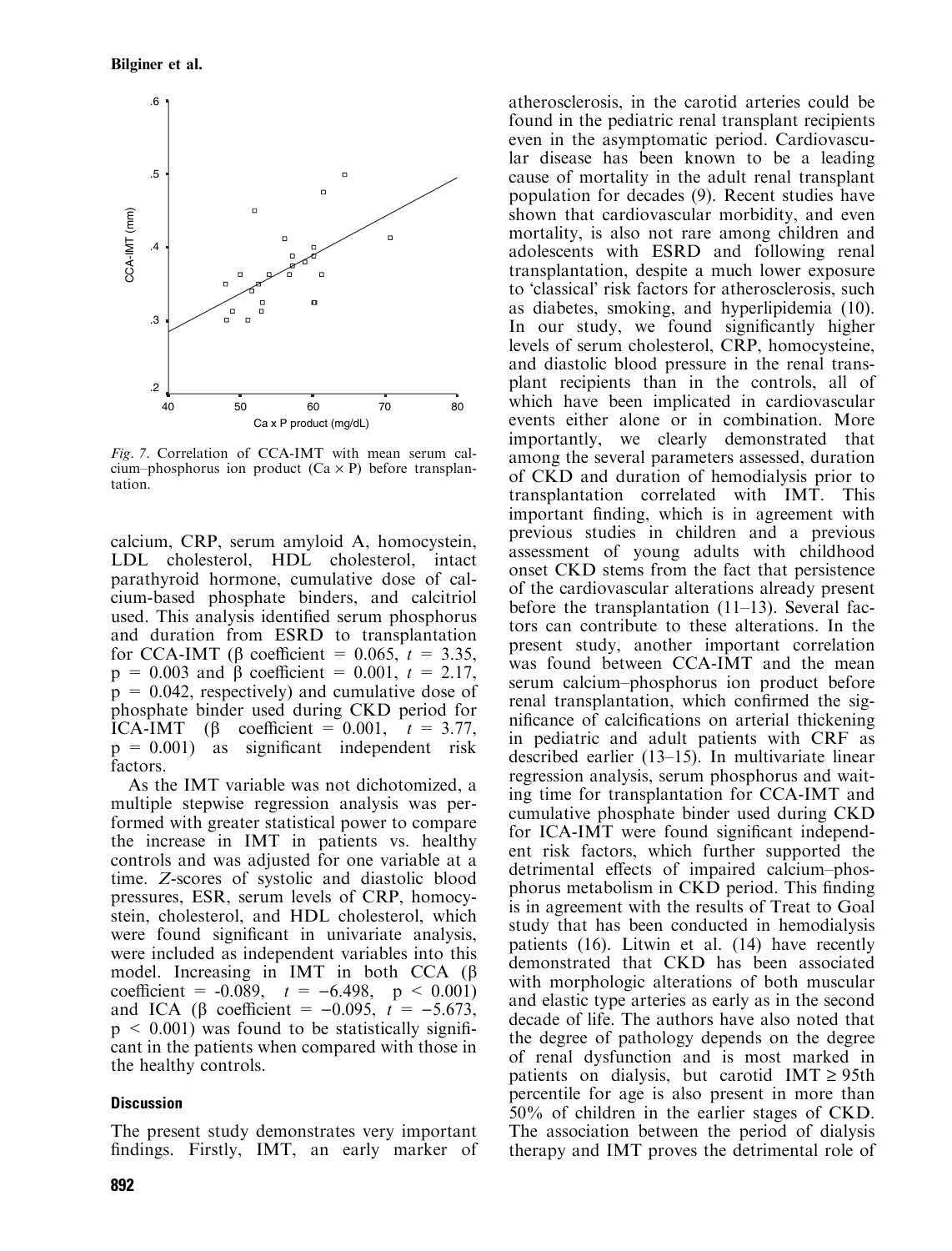dialysis on arterial remodeling and the sequela in patients with ESRD.

In our study, the median value of CCA-IMT was 0.36 mm with a range of 0.16–0.48 mm in the renal transplant recipients whereas it was 0.28 mm with a range  $0.21-0.35$  mm in the healthy controls. Despite similar patient populations and measurement technique, Litwin et al. (14) reported a higher IMT value in their posttransplant patients when compared with our values. In their post-transplant patient cohort, predialytic CKD period and cumulative time on dialysis have been longer. Furthermore, systolic blood pressures, levels of serum creatinine, triglyceride, cholesterol, and LDL cholesterol have been higher, all of which could have impact on IMT, when compared with our patient population. Another point that requires clarification is the medications used and the dietary habits of their patients (i.e. high cholesterol intake) that could affect the IMT.

In a very recent report by Atabek et al. (17) from Turkey, the IMT of the carotid artery measured by a very similar technique, has been reported to range from 0.2 to 0.5 mm in healthy Turkish children, which is comparable with our IMT findings. However, our healthy controls have significantly lower IMT values when compared with those reported from the eastern part of Turkey (18). There are possible explanations for this discrepancy: Firstly, a 7.5-MHz B-mode ultrasonography has been employed in contrast to ours, which was 13.5 MHz multidimensional linear transducer. We lack a number of technical data and the intra/interobserver repeatability coefficient has not been provided that would have enabled further comparison. Furthermore, differences in IMT values of these studies may be explained by regional differences that might affect many environmental factors including dietary habits. Regional differences in subclinical markers of atherosclerosis have been studied previously by Jartti et al. (19), who found that middle-aged men born in eastern Finland had greater carotid IMT compared with men born in western Finland. Juonala et al. (20) have also demonstrated a greater IMT in young adults originating from east Finland and a lesser brachial artery flow-mediated dilation, functional marker of endothelial health, indicating reduced endothelial function in eastern subjects. Those differences have been found independent of environmental factors and accentuated when taking into account the subjects' family origin. Thus, they suggest that hereditable factors have a role in explaining the east–west difference in coronary heart disease mortality within Finland.

Taking together, it is reasonable to suggest that IMT of the carotid artery may differ not only between countries but also from one region to another even in the same country, regarding with genetic background and environmental factors.

Another important finding of the present study is that measurement of ICA-IMT could be superior to the measurement of the CCA-IMT in detecting early atherosclerotic changes. The ICA-IMT appeared to overlap much more in cases and controls compared with CCA-IMT as seen in Figs. 3 and 4. However, when correlations were taken into account, only mean past serum calcium–phosphorus ion product was positively correlated with CCA-IMT among several parameters assessed. On the contrary, ICA-IMT, in fact, better correlated with duration of CRF including ESRD and hemodialysis, in which multiple factors contributed to arteriostructural changes are collectively present, when compared with those in CCA-IMT. There are several well-designed studies showing increased IMT in children with ESRD and renal transplantation, all of which are based on CCA-IMT measurement, but none of them have stressed which measurement of IMT is best suited for clinical use (12, 14). Recently, Mackinnon et al. (5) have clearly demonstrated that progression rates at the ICA rather than the CCA yield greater absolute changes in IMT and better correlations with vascular risk factors. The authors have also shown that vascular risk factors correlate more strongly with baseline IMT than with IMT progression like in a number of prospective cohort studies (21). We showed increased baseline IMT in both CCA and ICA in renal transplant recipients when compared with those in the controls; however, only ICA-IMT measurements correlated with duration of CRF and dialysis, in agreement with findings of Mackinnon et al. (5). From this aspect, our study is the first conducted work in a pediatric renal transplant population that showed that ICA-IMT measurement could be relevant for detecting early arterio-structural changes and that it correlates better with duration of CRF and dialysis. Measuring of baseline ICA-IMT rather than sequential measuring of CCA-ICA may be more appropriate as it may give a more accurate assessment of early vascular changes.

## Conclusion

In conclusion, our observations indicate that vascular changes begin early in the course of CRF and are directly related to time on CRF and dialysis. These changes can be detected by